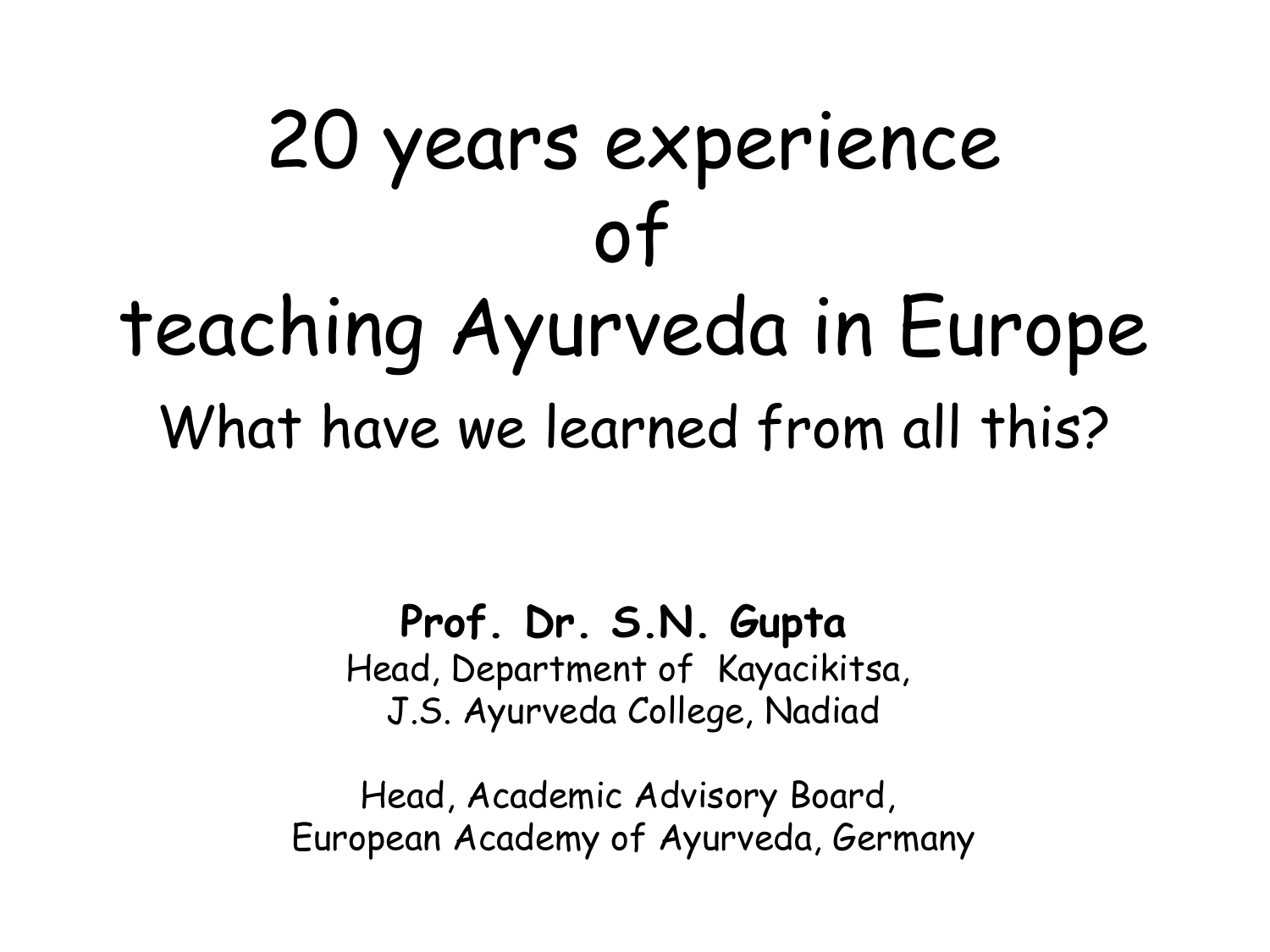### **Initial sources of information about Ayurveda**

- Through tourism in India and Srilanka
- Yoga centers offering some short introductions
- Maharshi-Ayurveda with TM
- Visitors from India
- Pop-books in market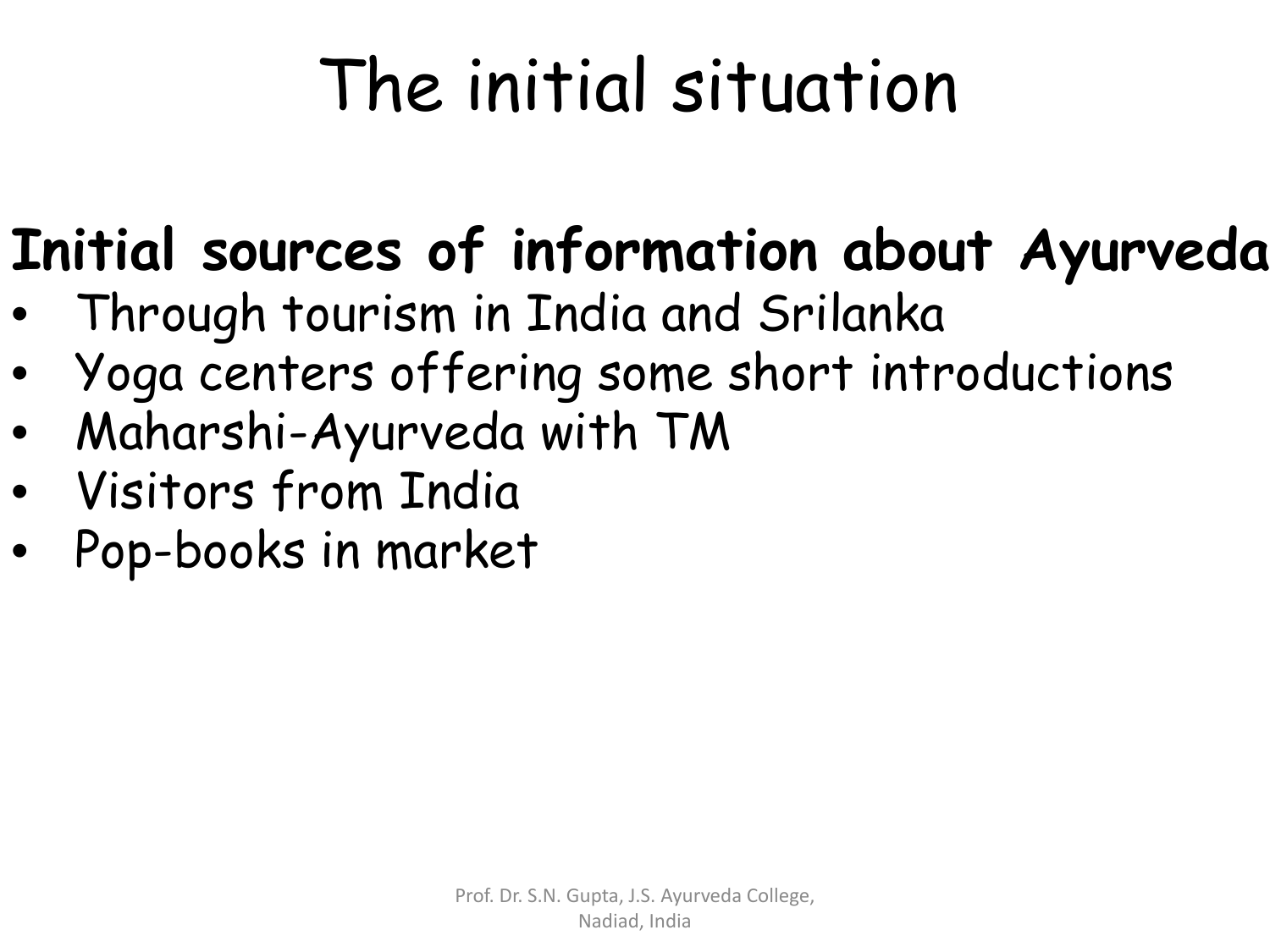### **Prevalent misconceptions**

- *Nadi*: mystification of Pulse-diagnosis
- Pancakarma: misunderstood as massage
- Diet: Every Indian item is Ayurvedic
- Constitution as only important matter
- Food rules: mixing up of modern theories
- Total refusal of conventional medicine
- Ayurveda as a Religion?
- Faith based only
- Over-simplification of fundamentals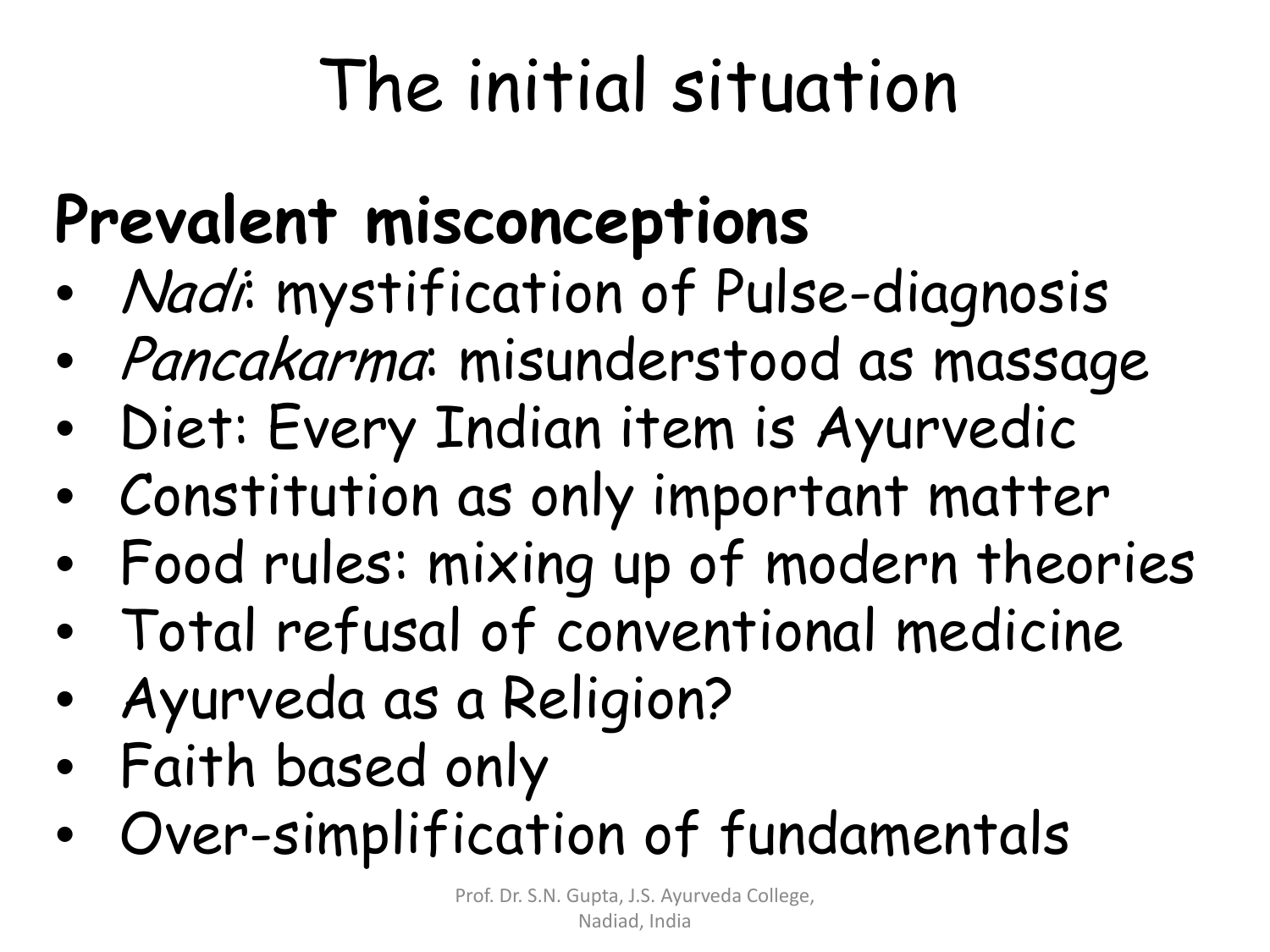### **Difficulties experienced by teachers-**

- Language
- Socio-Cultural difference
- Difference in education systems
- Expectations
- Original texts
- Unauthentic literature- creating misconceptions
- Unavailability of treatment material
- Legal situation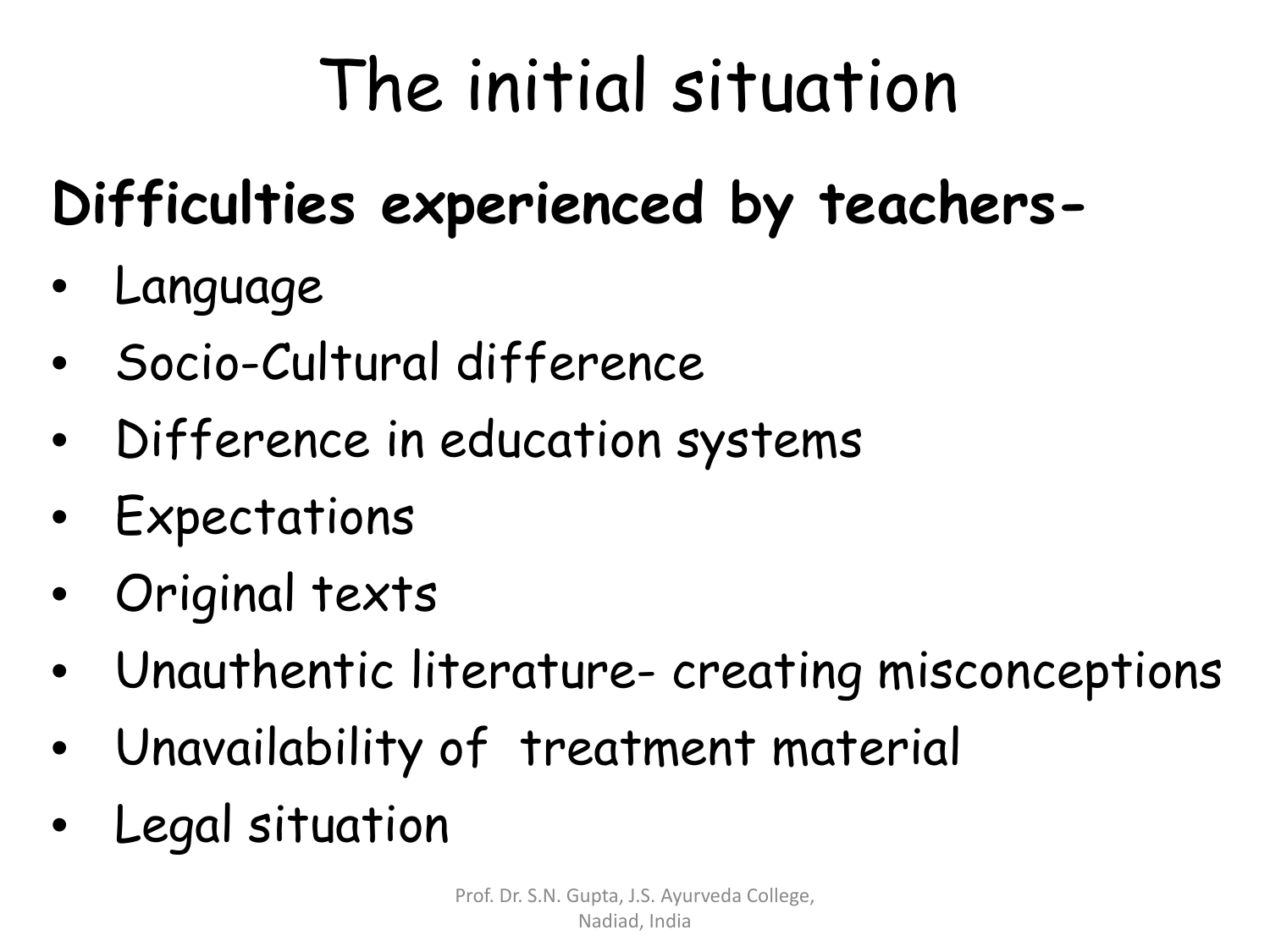### **Difficulties before the students**

- Socio-cultural differences
- Educational background
- Misconceptions created by faulty literatures and teachings from incompetent teachers
- difficulties in application of Ayurvedic teachings arising due to geographical & climatic differences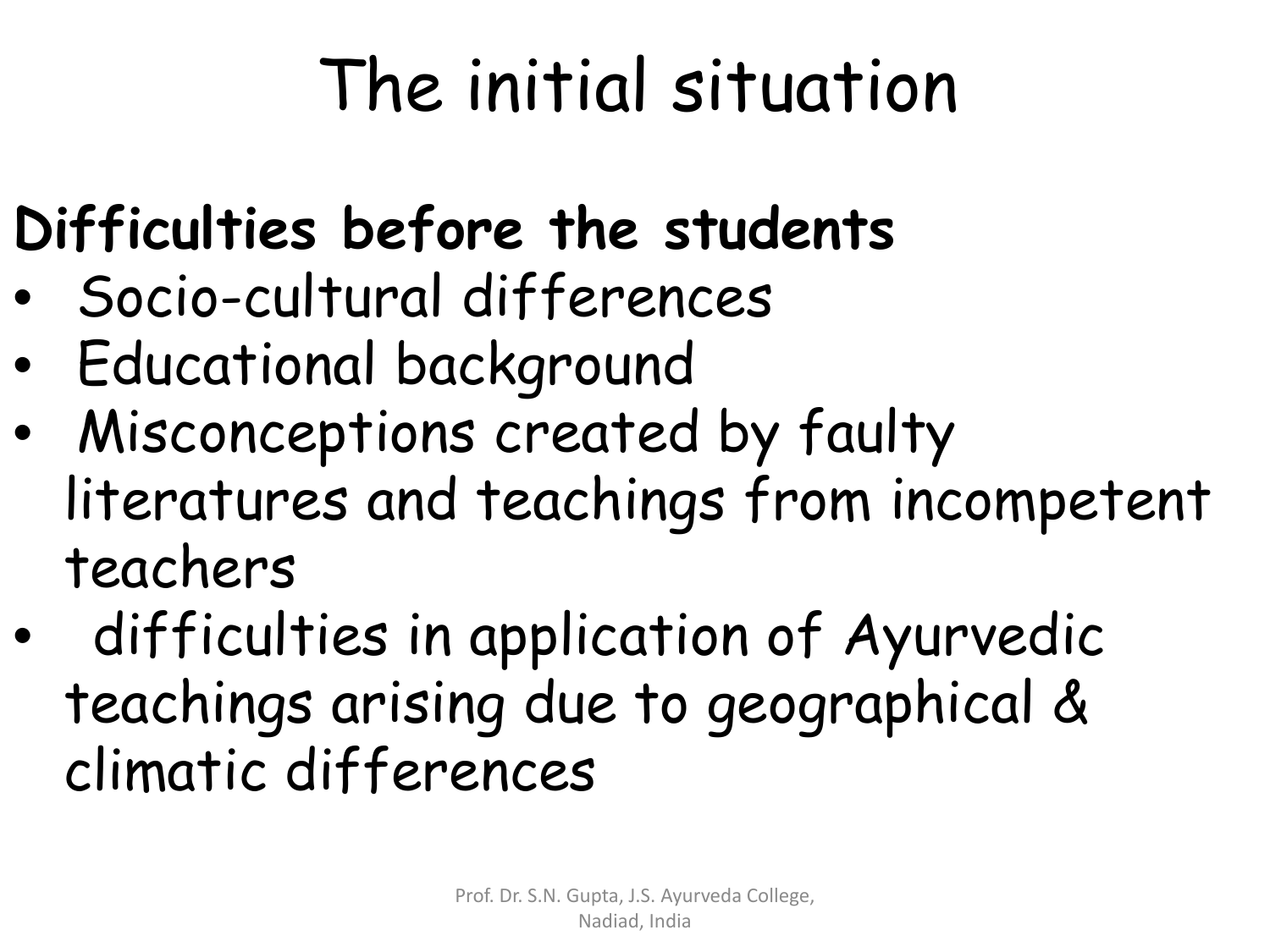### **Difficulties before the students-**

- difficulties in application of Ayurvedic teachings arising due to geographical & climatic differences
- uncertainty about application of Ayurvedic teachings
- insufficient time.
- high costs of training program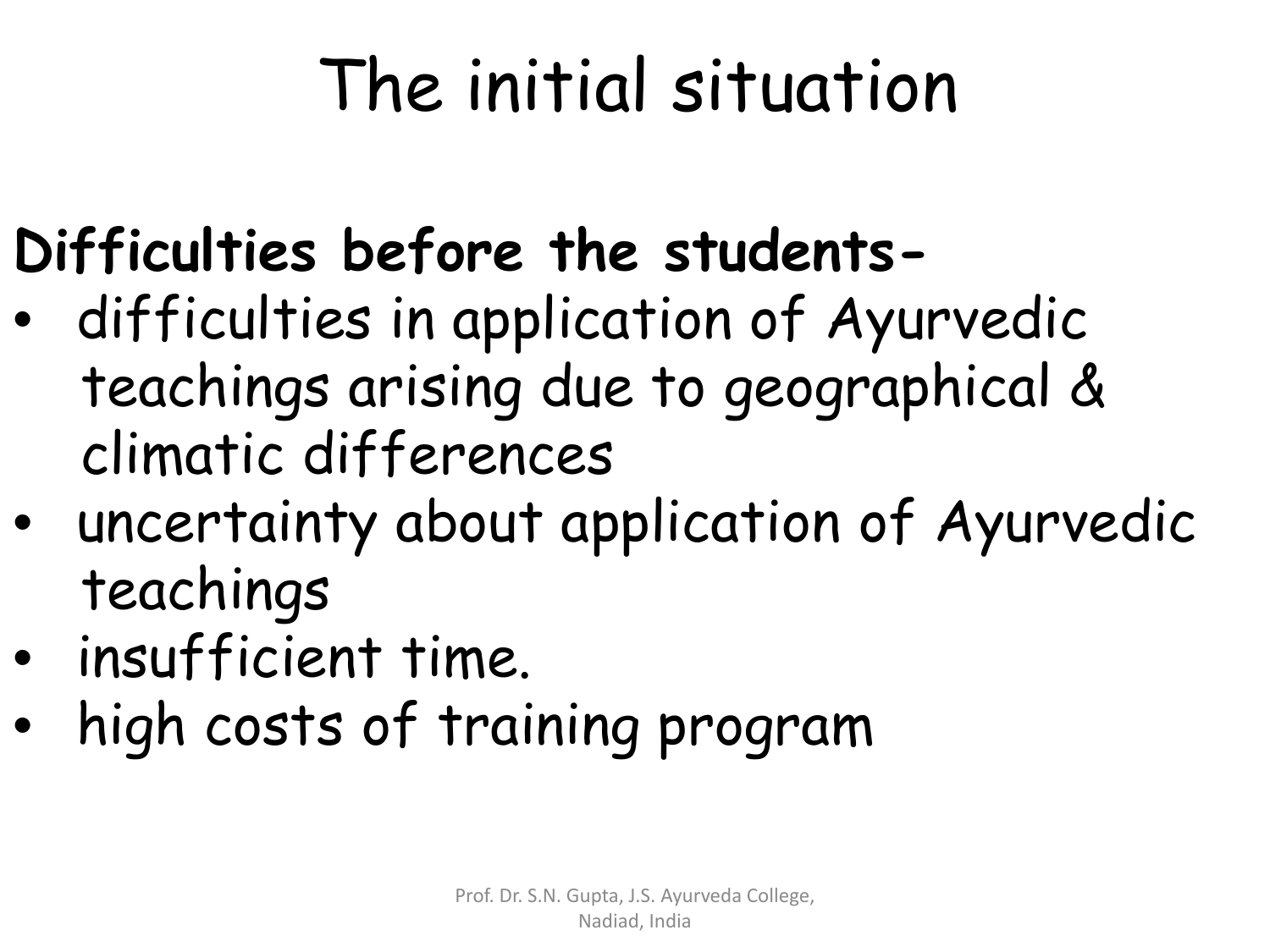#### **Uniform curricula based on needs and circumstances**

- after sincere discussions with -responsible major institutions - eminent scholars, -experienced teachers
- basic information about Indian cultural and philosophical background
- avoiding controversial aspects
- emphasizing on practical aspects
- different curricula according to different needs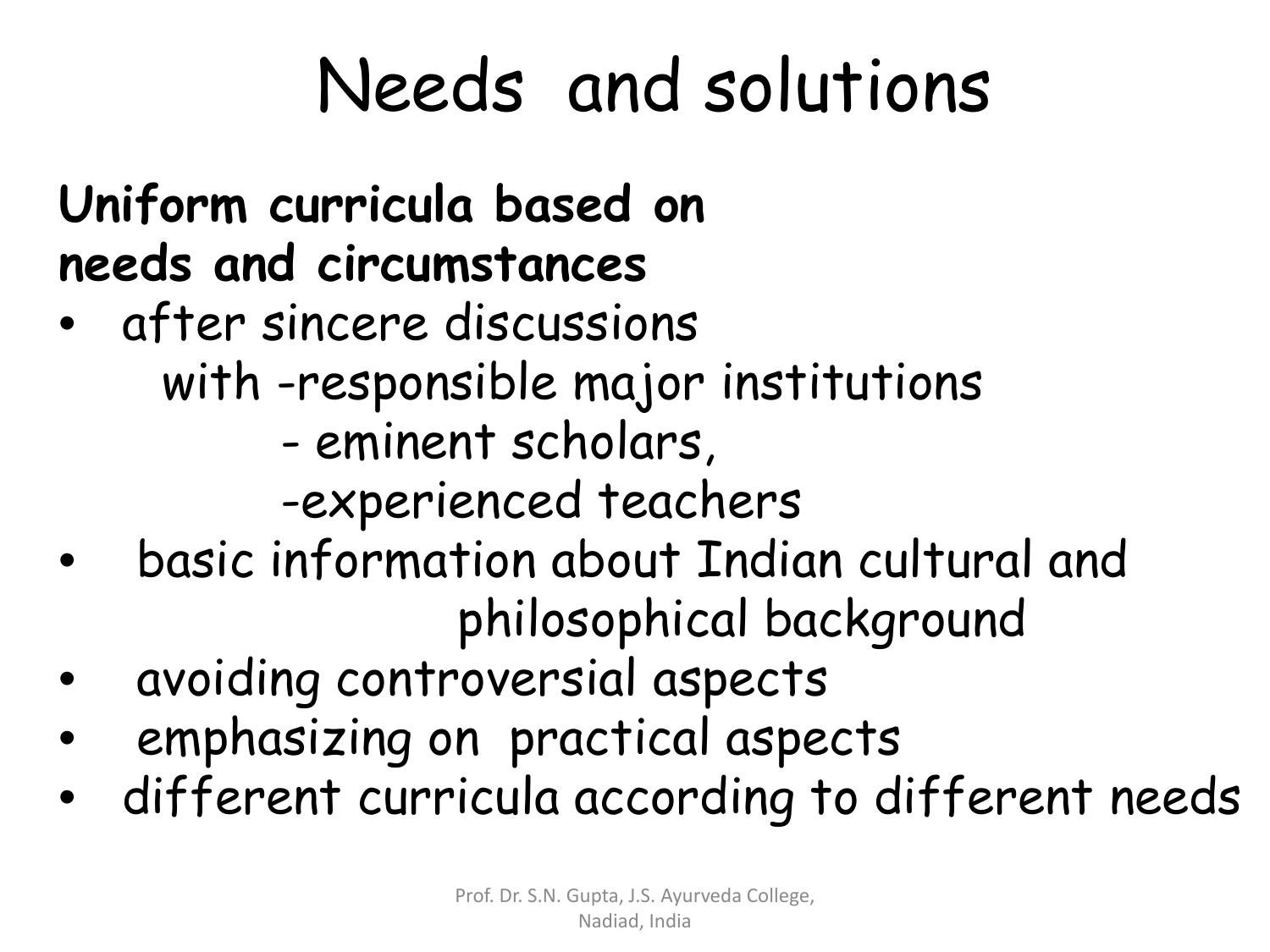### **Selection and training of good teachers-**

- knowledge of Ayurveda (more practically)
- capacity to explain questions from the students
- working knowledge of German language with good English
- experience of climate, life style, beliefs and social setup in the land
- knowledge about existing medical setup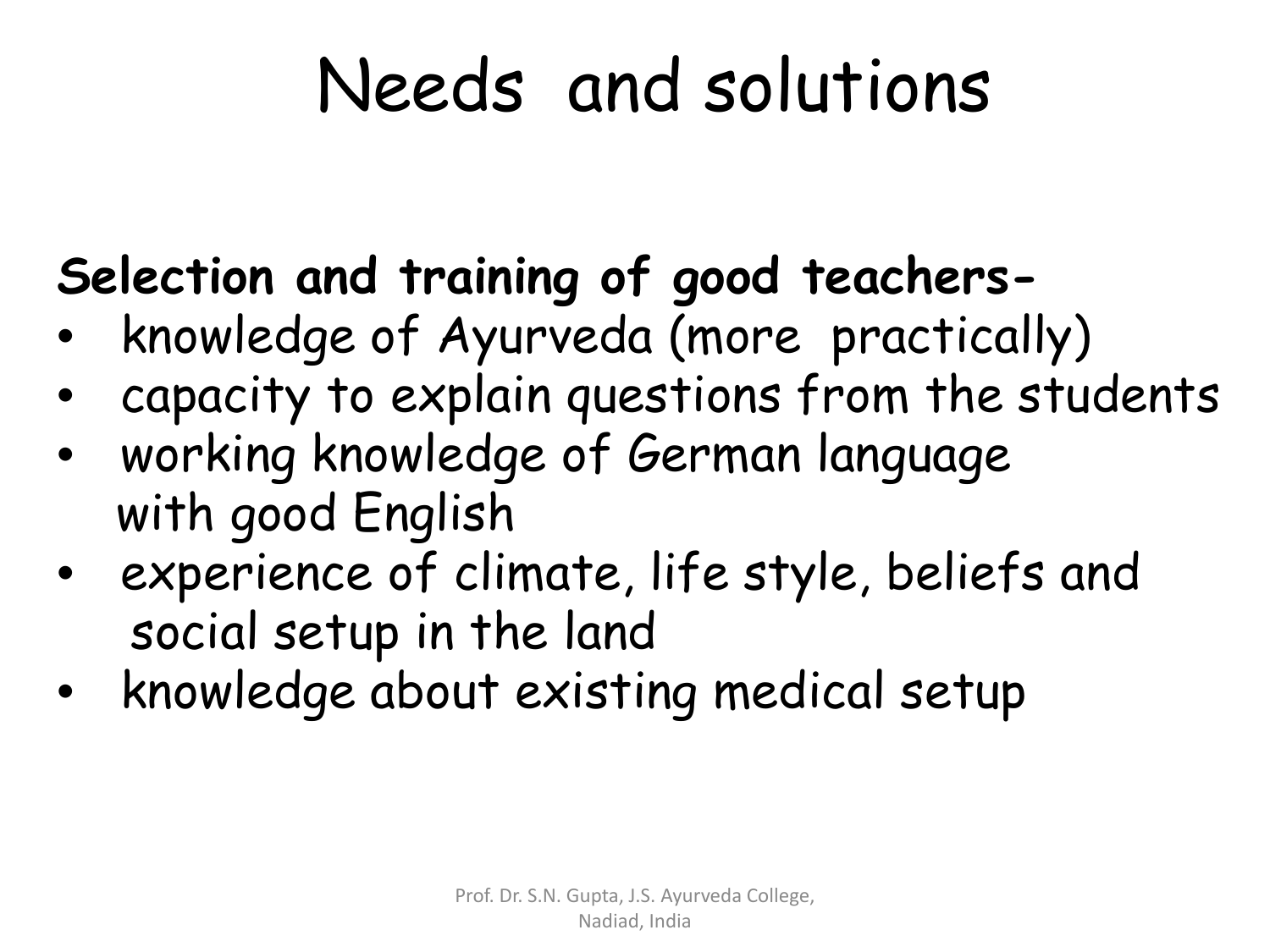### **Selection and training of good teachers-**

- knowledge about the legal aspects concerning Ayurvedic practice
- knowledge about availability of treatment materials
- knowledge about availability of food articles
- Indian institutions may organize training programs for the fulfillment of these needs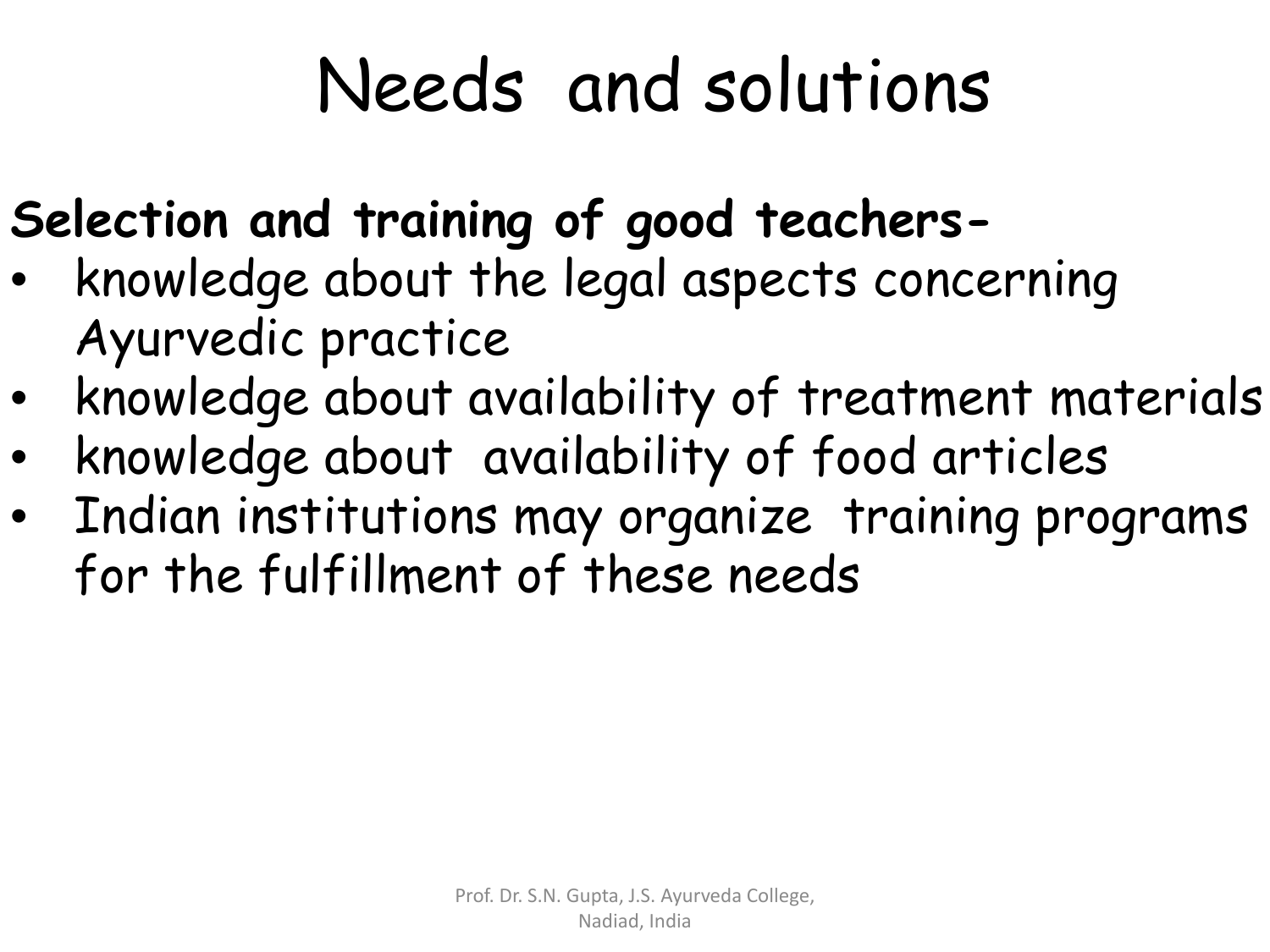# Model Example

#### **European Academy of Ayurveda per year:**

- short-term seminars: students 1,400
- long-term courses : students 450 -currently matriculated in MSc (Ayurveda): 120

#### **Total-during 20 years:**

- long-term trainings 2 to 4 yrs: 4,500
- Trainings medical professionals: 700
- PG trainings for medical doctors: 250

(source : the European Academy of Ayurveda, Birstein 2014)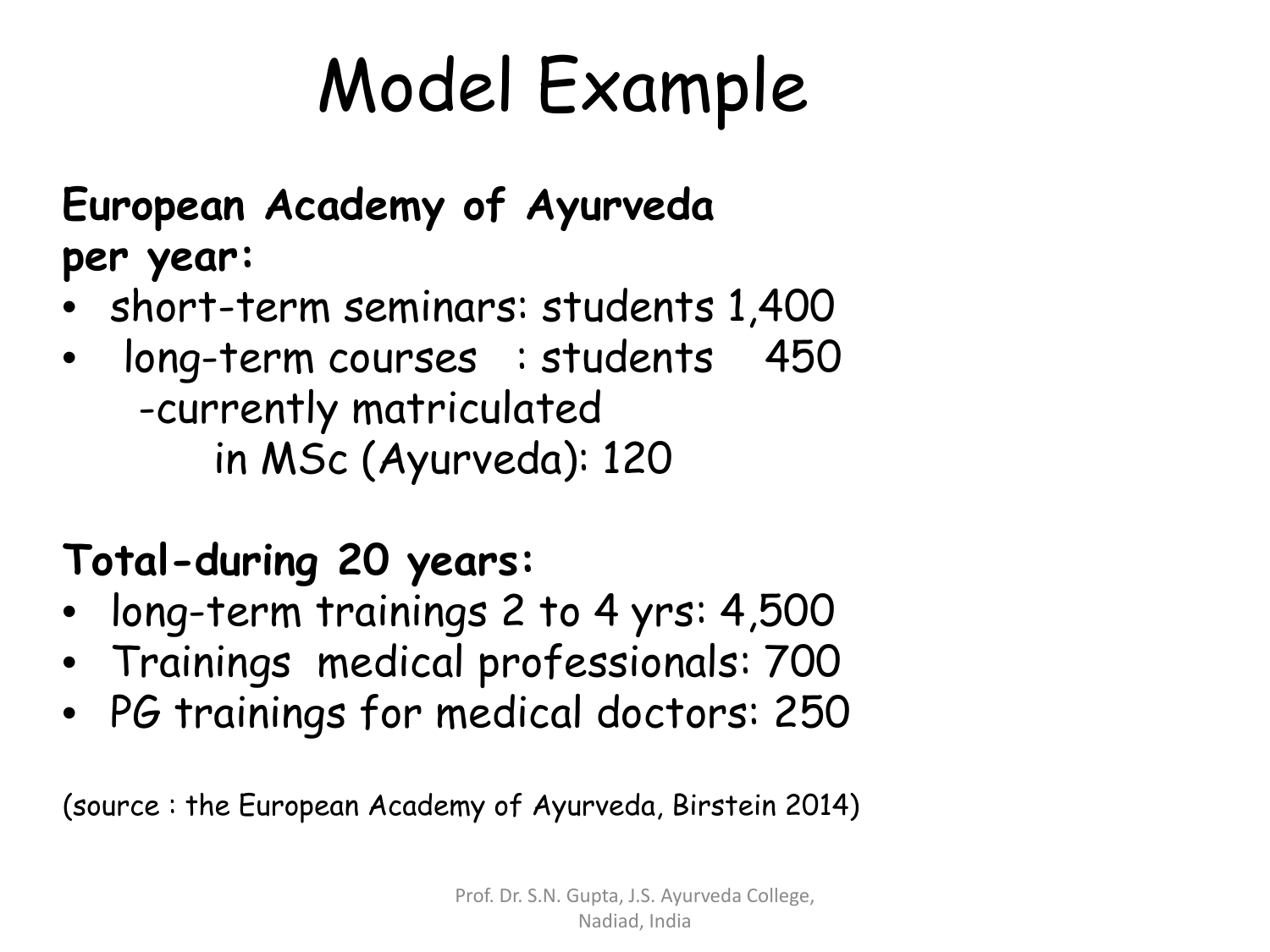#### **Publications**

• **well explained translations of Ancient texts** by a team of experts after sincere discussions proper explanations of technical words • **authentic books on specific subjects** by teams of multiple authors ( should include at least one scholar from European countries)



und Ausleitungsverfahren **Naktisches Lehrharh** 

學 Haug

Prof. Dr. S.N. Gupta, J.S. Ayurveda College, Nadiad, India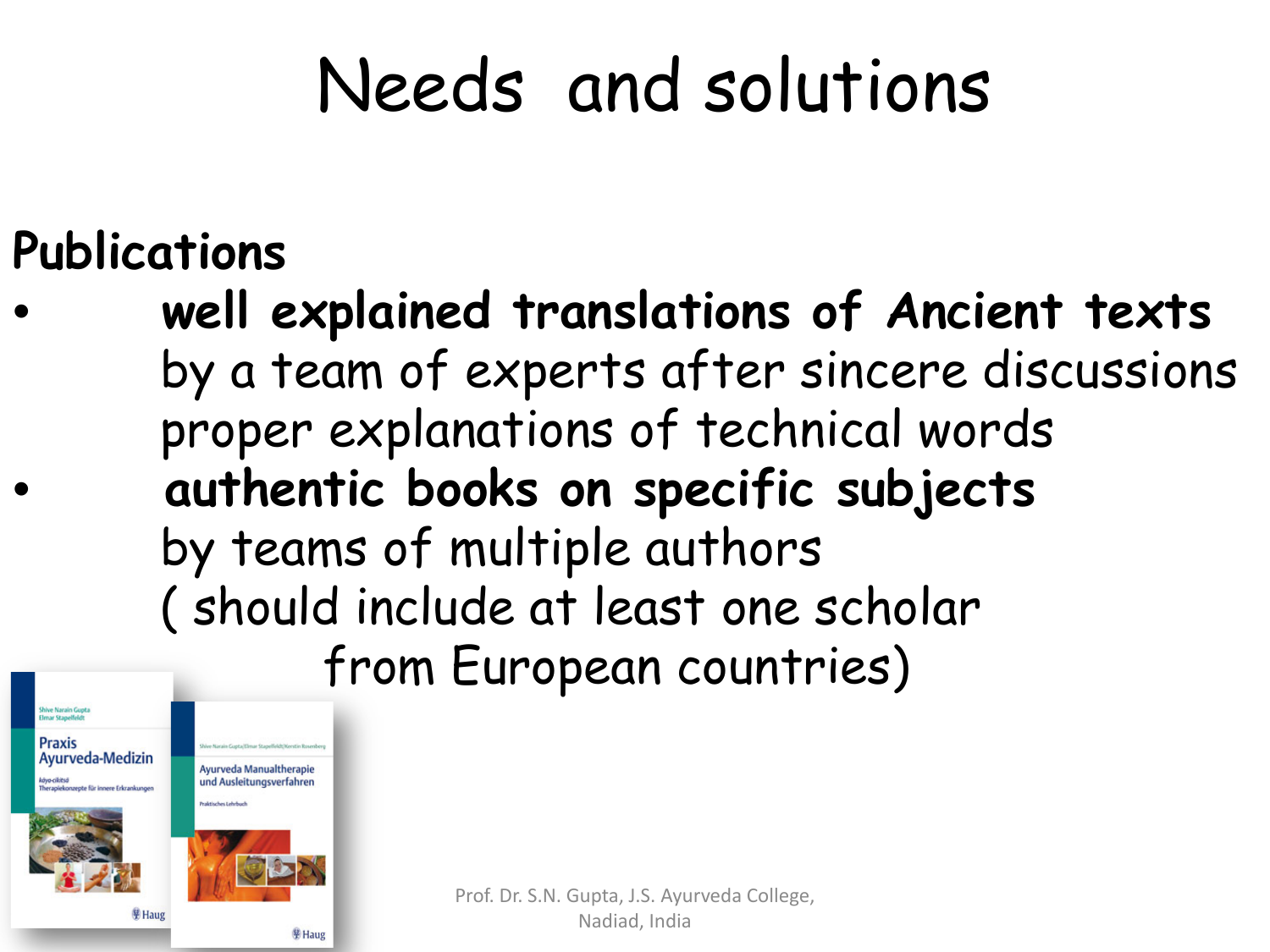- **Refresher and re-orientation programs** annual or biannual programs to exchange the information and to execute the plans after feedback from various sources e.g. institutions, teachers and students
- **Recognition of competent institutes**
- **Profound research at the level of universities under Ayurveda Chair**